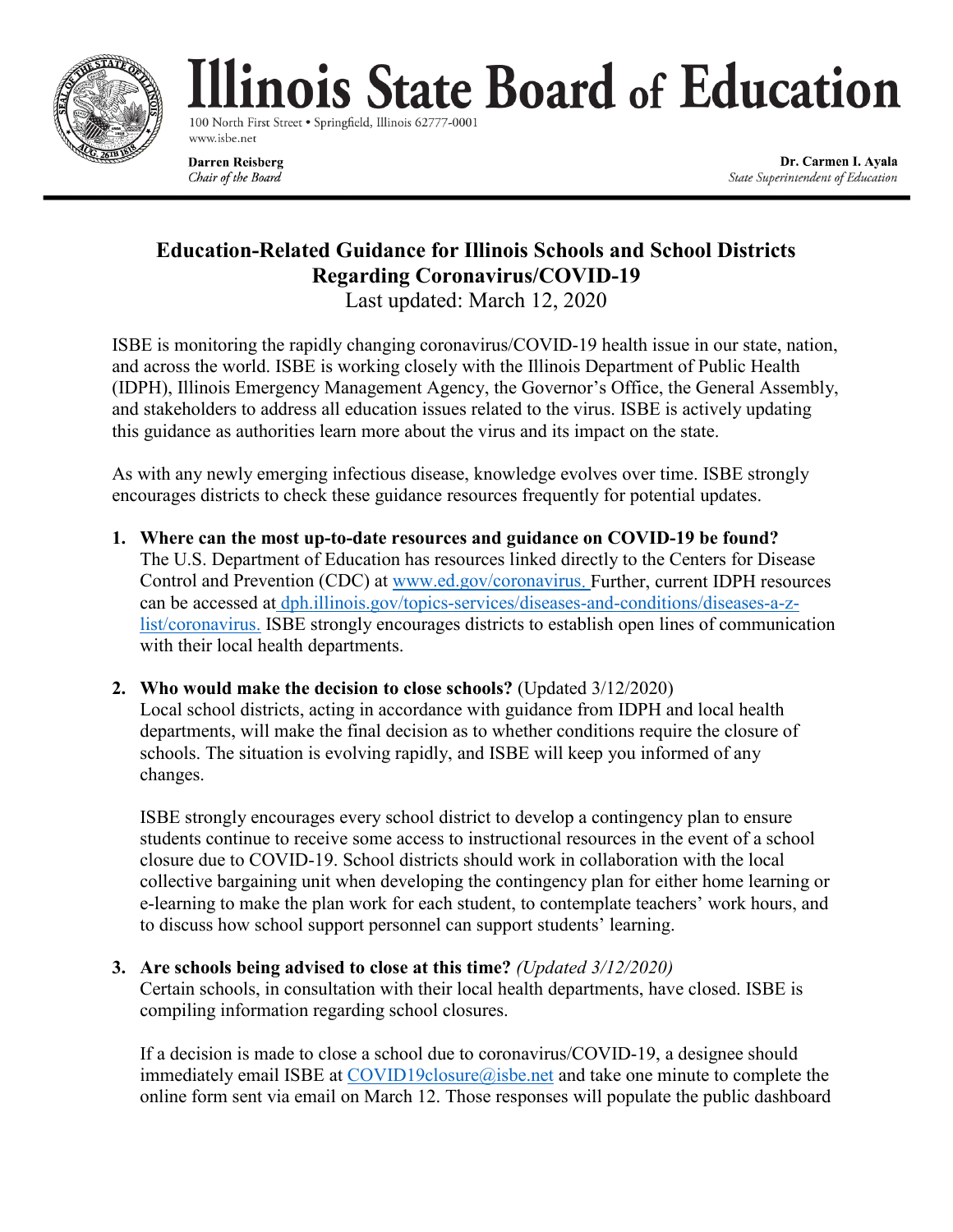to track school closures at [www.isbe.net/coronavirus.](http://www.isbe.net/coronavirus) Please do not post the link to the online form publicly or share beyond your designee.

Please include the following in the email to [COVID19closure@isbe.net:](mailto:COVID19closure@isbe.net)

- The name of the school(s) that has closed; and for each school:
- Whether or not the school is utilizing e-learning;
- If the school is not utilizing e-learning, whether the school is providing other continuity of education;
- Whether the school is providing students with meals; and
- Whether the school has a set date to re-open, and if so, what date.

ISBE strongly recommends that schools consult with their local health department/IDPH prior to closing any schools due to COVID-19.

**4. Some districts have received requests from families wanting to "self-quarantine" their students with no proven medical reason. Should these students receive unexcused absences? Should such a student be labeled truant?**

A parent may hold their student out of school for health and safety reasons. Each district is the ultimate arbiter as to whether the reason is truly a health/safety issue. Absences for health/safety issues should not be counted as unexcused and any such student should not be labeled truant.

**5. Do days for students absent due to COVID-19 count toward a district's chronic absenteeism rate?** 

Given the urgent and rapidly changing landscape due to the spread of the coronavirus, ISBE is working with stakeholders, the Governor's Office, and the General Assembly to ensure that absences relating to public health emergencies are not counted toward the definition of chronic absence.

**6. If a private special education school closes due to COVID-19, what obligations do enrolling districts have regarding special education students being served at the private special education facilities?** 

Students are placed in private special education facilities by their resident districts, which remain responsible for their placement and travel. Districts should coordinate and oversee any necessary transportation to ensure safety. A resident district that continues to operate schools without closure must serve all students, including students in private special education facilities.

**7. Can districts exclude students, staff, or volunteers for 14 days if they present at school after having visited a region affected by the virus?** *(Updated 3/10/2020)*

Per IDPH guidance, any student returning from a location with sustained widespread transmission (CDC Travel Warning of Level 3) should not attend school for 14 days after the return date. Absences for this purpose should be excused. Further, family members of these students should not attend work if they also traveled to one of the locations with a CDC Level 3 Travel Warning. Current information on travel warnings is available at [www.cdc.gov/coronavirus/2019-ncov/travelers/index.html;](https://www.cdc.gov/coronavirus/2019-ncov/travelers/index.html)

If a student, staff member or volunteer has returned from an affected geographic location within the past 14 days or is a contact to a COVID-19 case, and develops respiratory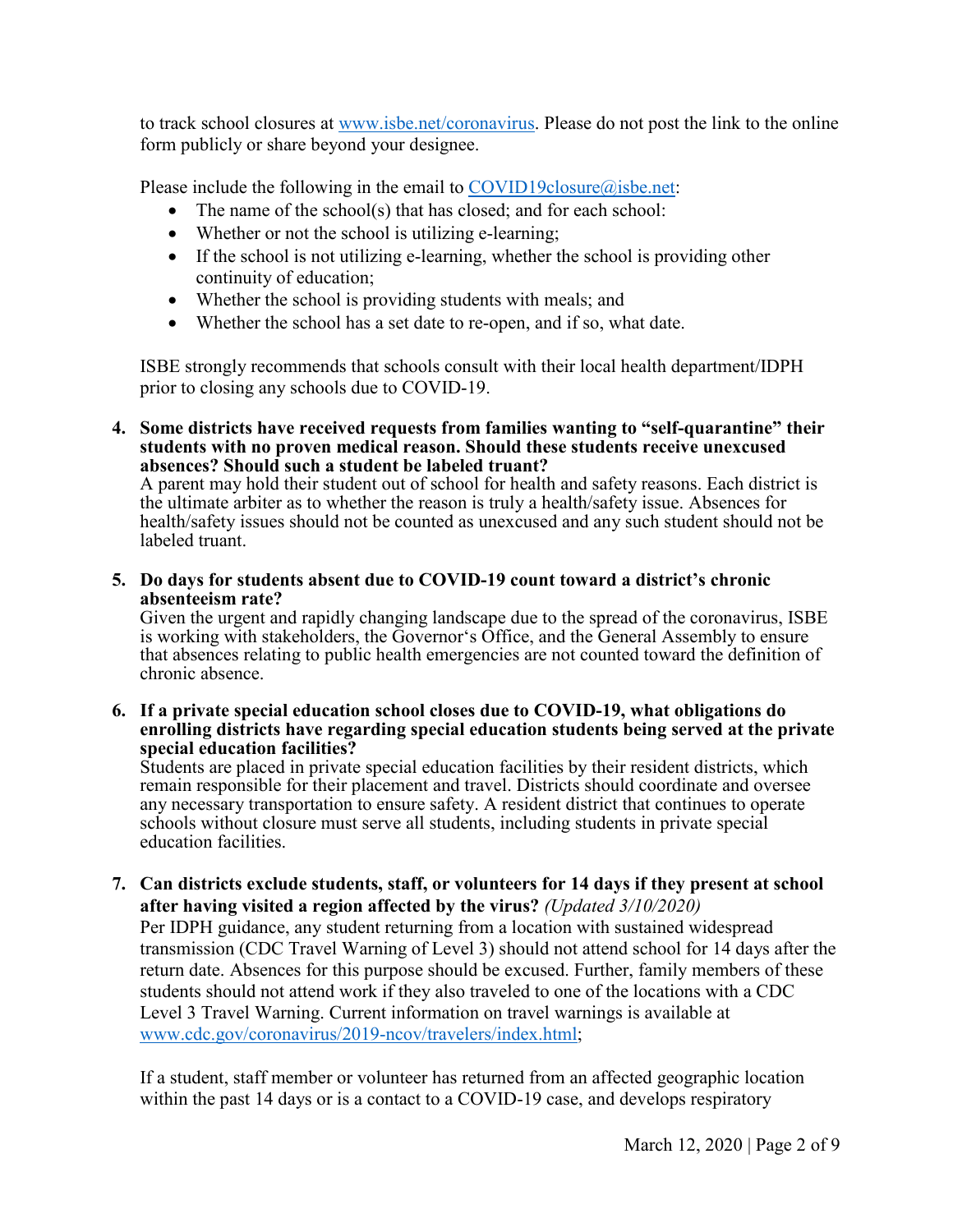symptoms including fever, cough, and difficulty breathing, school personnel should immediately report the matter to the local health department/IDPH. Please keep in mind there are other respiratory viruses like influenza currently circulating in Illinois. Schools should inform all individuals to call ahead before taking the student to a doctor's office or emergency department to prevent any potential spread.

A district should not inquire as to a student's travel history for enrollment purposes. Once enrolled, a district may screen students regarding recent travel, but must screen all students equally. Any information obtained from a screening will be considered a school student record. Any students identified through a screening must be referred to the local health department/IDPH. All decisions regarding quarantine and exclusion must be made by state or local public health officials. Districts cannot, without first consulting the local health department/IDPH, exclude or deny enrollment or education to students who are residents of the district due to travel considerations. Districts must not apply standards that may be discriminatory for only one group of students.

Districts may make local determinations on whether it will prohibit volunteers in schools due to concerns about COVID-19. Districts should make local determinations on COVID-19 related working conditions of staff in accordance with any bargaining agreements and in consultation with any relevant bargaining entities.

## **8. What if schools have to close during the spring testing window? Will the state open a new testing window?**

ISBE is aware of the potential disruption to the spring testing window and is in communication with the U.S. Department of Education on this issue. Additional information on this question will be provided in the coming days.

## **9. What are Emergency Days on a school calendar?**

Emergency Days are included on the school calendar by districts for conditions deemed as emergencies that necessitate the closure all district school buildings. Typical uses of Emergency Days include severe weather conditions but would also include circumstances related to COVID-19. Emergency Days must be made up prior to the end of the school year.

## **10. What are Act of God Days on a school calendar?**

An Act of God Day is a day that is used for a condition beyond the control of the district that poses a hazardous threat to the health and safety of the students. Act of God Days may only be requested after the district has exhausted all of its Proposed Emergency Days built into the proposed calendar. Act of God Days must be approved by the regional superintendent and the State Superintendent of Education. Act of God Days count toward the required number of student attendance days in the Public School Calendar and are not required to be made up.

#### **11. Can our district use e-learning days in the event that there is widespread transmission of COVID-19? Can the procedural requirements of e-learning be relaxed to allow for expedited approvals of e-learning plans and a greater number of e-learning days?** *(Updated 3/12/2020)*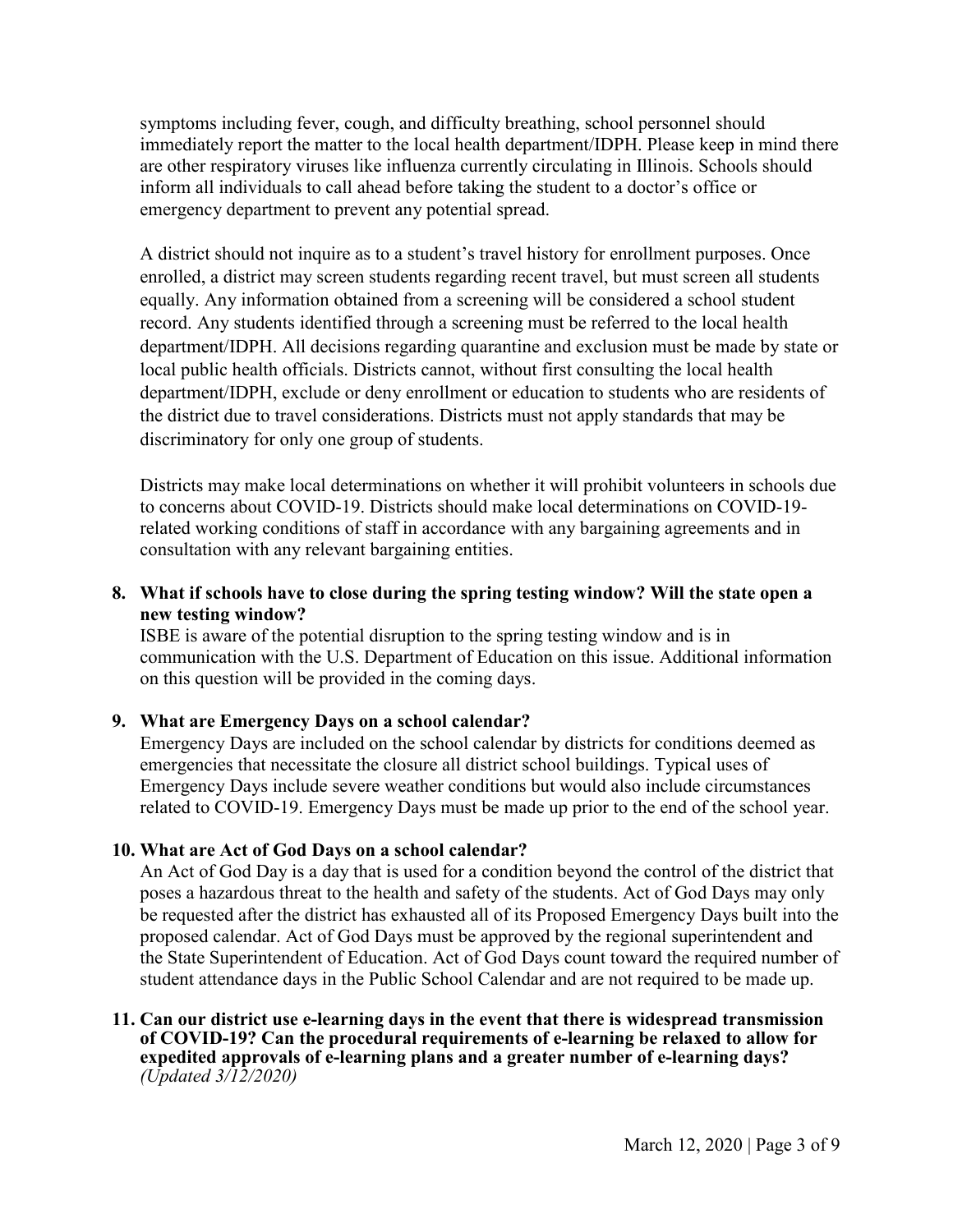For those districts that choose to and are able to provide a full e-learning program, we are working to obtain the following flexibility regarding the current requirements for e-learning plans and will keep you updated on the progress:

- Remove the limit on the number of e-learning days a district may use during the state disaster proclamation.
- Allow district superintendents to adopt the plan without board approval.
- Remove the requirement that school boards hold a public hearing on the plan.
- Remove the Sept. 1 plan approval deadline.
- Remove the 30-day parental notification requirement.
- Allow ROEs/ISCs not to deny plan approval based solely on the 300-minute instructional requirement, if the ROE/ISC determines that the plan provides substantial student learning opportunities.

We strongly encourage those districts that are able to engage in e-learning that do not have approved plans to submit your e-learning plans to your ROEs/ISCs for approval as soon as possible, in preparation for the potential need to close school buildings.

E-learning plans must still include the requirements outlined in subsection (d) of Section 10- 20.56 of the School Code, with the exception of  $(d)(10)$ . E-learning plans must account for providing appropriate learning opportunities to English Learners and students with disabilities and must account for students without access to technology at home. ISBE has compiled a [list of free resources](https://www.isbe.net/Documents/EL-Resources-E-learning-plans.pdf) to support districts in providing e-learning to English Learners.

ISBE will host a webinar on developing an approvable e-learning plan 2-4 p.m. on Tuesday, March 17. Please register at [register.gotowebinar.com/register/7795133226120905987.](https://register.gotowebinar.com/register/7795133226120905987)

Additionally, the following districts have graciously agreed to share their e-learning plans and resources. Please note these were not developed with ISBE but are being offered as a resource:

- [Glen Ellyn Elementary School District 41](https://www.d41.org/elearningplan)
- Reavis [High School District 220](https://sites.google.com/reavisd220.org/elearning/home)
- [Ridgewood High School District 234](https://www.d234.org/academics/elearning-day/)

Please see [www.isbe.net/Pages/Electronic-Learning.aspx](http://www.isbe.net/Pages/Electronic-Learning.aspx) for detailed information and resources.

#### **12. How should districts treat students for whom e-learning is not a reasonable method to learn?** *(Updated 3/12/2020)*

The Illinois State Board of Education (ISBE) is awaiting guidance from the Office of Special Education Programs (OSEP) on this issue. Because of the changing nature of this situation, ISBE requests that districts consult this guidance frequently for updates. ISBE recognizes that there are certain students for whom e-learning will not meet the student's right to receive a free appropriate public education (FAPE). Nonetheless, every district must consider students' absolute right to a FAPE when making determinations regarding implementation of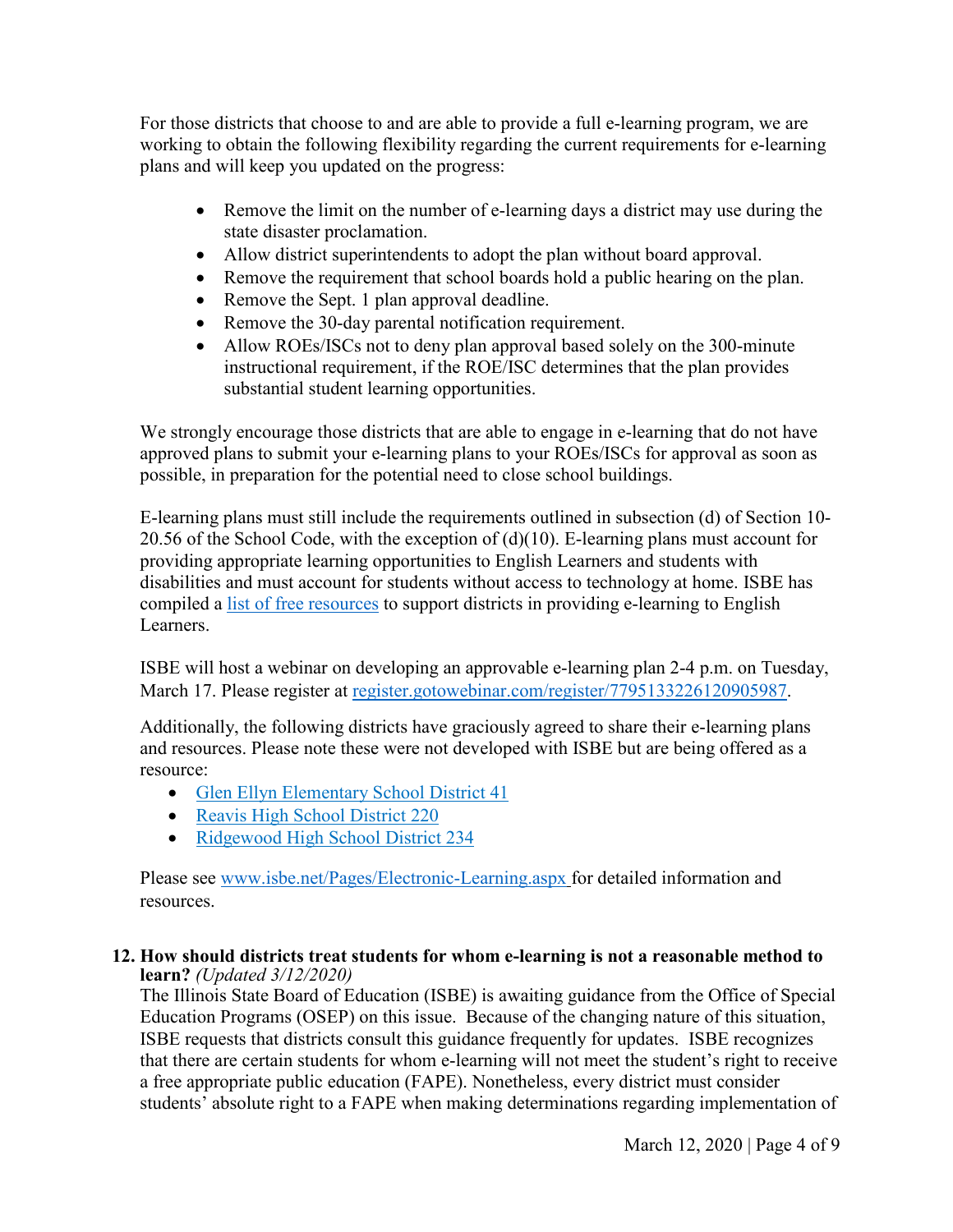e-learning. For any students who are identified as unable to access e-learning for their receipt of FAPE, districts must take all efforts to ensure that their needs continue to be met, including through alternate means which may include, but should not be limited to, at-home 1:1 instruction or consideration of compensatory education.

**13. If e-learning is not possible for my district, what expectations are there to continue the educational environment while schools are closed?** *(Updated 3/12/2020)*

Keeping students engaged in learning, especially in times of uncertainty, is of critical importance. We encourage administrators to work with teachers and staff to plan ahead and be prepared with activities that work within the circumstances of your school community. We encourage you to consider activities like those you might use over winter or spring break to keep students engaged in the curriculum and prevent learning loss. Please find time to sit down with teachers to craft a viable contingency plan by grade level.

Some ideas for home learning include:

- Send books home with students and/or print out articles, poetry, and writing prompts.
- Assign a long-term research-based project aligned to multiple standards.
- Put together learning packets to review or enhance material already taught.
- Assign simple science projects that could be done at home.
- Review textbooks and print the supplemental lessons that one often does not have time to do in class.
- Use any online resources available to teachers and print assignments to do at home.
- Have students write reflection essays about a movie watched or a book read and scaffold the assignment for different age ranges.
- If your school district is providing grab-and-go meals or meal delivery, make take home packets available at the same location or through the same delivery mechanism.

ISBE staff have identified a few free online resources that can be sources of activities and inspiration:

- Share My Lesson: [www.sharemylesson.com](http://www.sharemylesson.com/)
- National Geographic: [https://www.nationalgeographic.org/education/resource](https://www.nationalgeographic.org/education/resource-library/?q=&page=1&per_page=25)[library/?q=&page=1&per\\_page=25](https://www.nationalgeographic.org/education/resource-library/?q=&page=1&per_page=25)
- Field Museum: [https://www.fieldmuseum.org/educators/learning-resources/plants](https://www.fieldmuseum.org/educators/learning-resources/plants-animals)[animals](https://www.fieldmuseum.org/educators/learning-resources/plants-animals)
- Lesson Planet: <https://www.lessonplanet.com/>
- The Learning Network: https://www.nytimes.com/section/learning
- Statistics in Schools: [https://www.census.gov/programs](https://www.census.gov/programs-surveys/sis/2020census/2020-resources.html)[surveys/sis/2020census/2020-resources.html](https://www.census.gov/programs-surveys/sis/2020census/2020-resources.html)
- EdEx: <https://www.edx.org/>
- Global Digital Library: <https://www.digitallibrary.io/>
- Khan Academy: <https://www.khanacademy.org/>
- Learning Equality: <https://learningequality.org/kolibri/>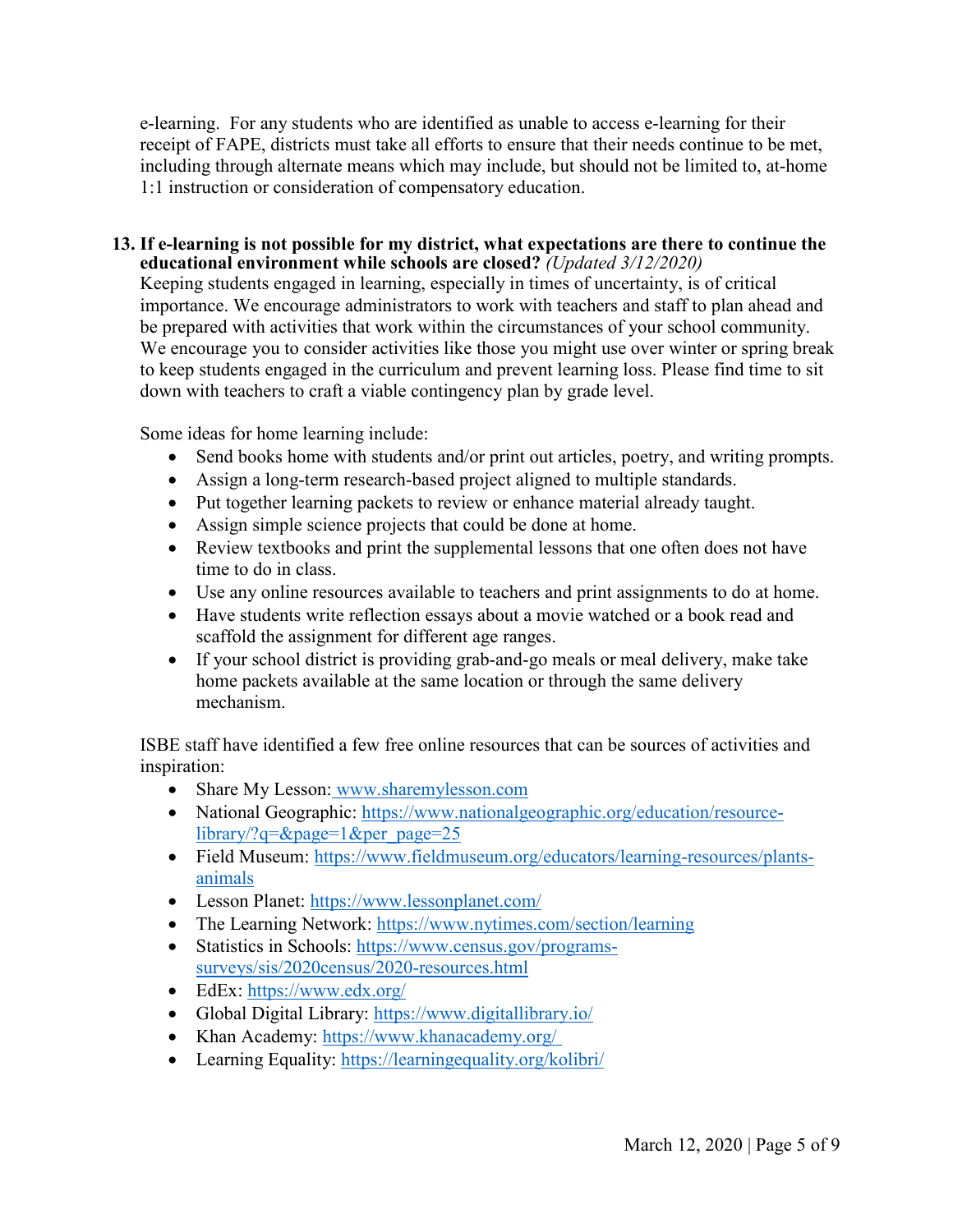Students and their families may have health concerns during this time, and so ISBE recommends that any student work completed during a coronavirusrelated Emergency or Act of God Day not count toward student grades or otherwise impact a student's academic standing.

**14. Can a district use e-learning for students who have been exposed and need to stay home for 14 days? Can we count e-learners as present for attendance?** *(Updated 3/10/2020)* E-learning days are meant to be used for schoolwide or districtwide events rather than for individual students. However, such a student might qualify for homebound instruction, completed strictly through telecommunications or the internet. Please see [www.isbe.net/Documents/Home-Hospital\\_QA.pdf](https://www.isbe.net/Documents/Home-Hospital_QA.pdf) for more information.

#### **15. Should students be going on international field trips at this time?**

ISBE strongly urges all Illinois schools and school districts to re-evaluate any planned or anticipated travel. Further, ISBE advises all Illinois schools to comply with travel advisories from the U.S. Department of State and the CDC. Guidance from the CDC is being updated on an ongoing basis and currently recommends against traveling to China, Italy, Iran, or South Korea. The CDC also currently recommends postponing travel to Japan if you are elderly or have a chronic medical condition. ISBE advises districts to frequently check for CDC updates on travel advisories. ISBE advises that trips to any countries with active advisories be postponed to a future date or canceled and replaced with another trip. Visit [www.cdc.gov/coronavirus/2019-ncov/travelers/index.html](http://www.cdc.gov/coronavirus/2019-ncov/travelers/index.html) for more information on travel advisories.

**16. Some students have been notified that travel agencies will not reimburse for field trips that have been canceled unless they involve restricted travel zones. What can be done?**  ISBE drafted a letter that urges travel agencies to allow students to reschedule or cancel trips and receive a full refund. The letter can be downloaded from [www.isbe.net/Documents/Letter-to-School-Districts-Travel.pdf.](https://www.isbe.net/Documents/Letter-to-School-Districts-Travel.pdf)

## **17. Some students rely heavily on meals provided by their school for their daily nutritional needs. Will schools be able to provide meals to students during times of school closures, e-learning days, or other times in which students are not physically present at school?**  *(Updated 3/12/2020)*

Schools participating in the National School Lunch Program and/or School Breakfast Program and institutions participating in the Child and Adult Care Food Program that may be/are dismissed or closed due to COVID-19 are encouraged to continue to provide meals to their students. Under these circumstances, school food authorities and other eligible community organizations may continue to serve meals to children affected by school or child care closures through the Summer Food Service Program or Seamless Summer Option.

Sponsors could implement alternative distributive methods to provide reimbursable meals to students/children during unanticipated school closures, distance and/or e-learning school days, and any other situation in which students are not physically present at school in relation to COVID-19.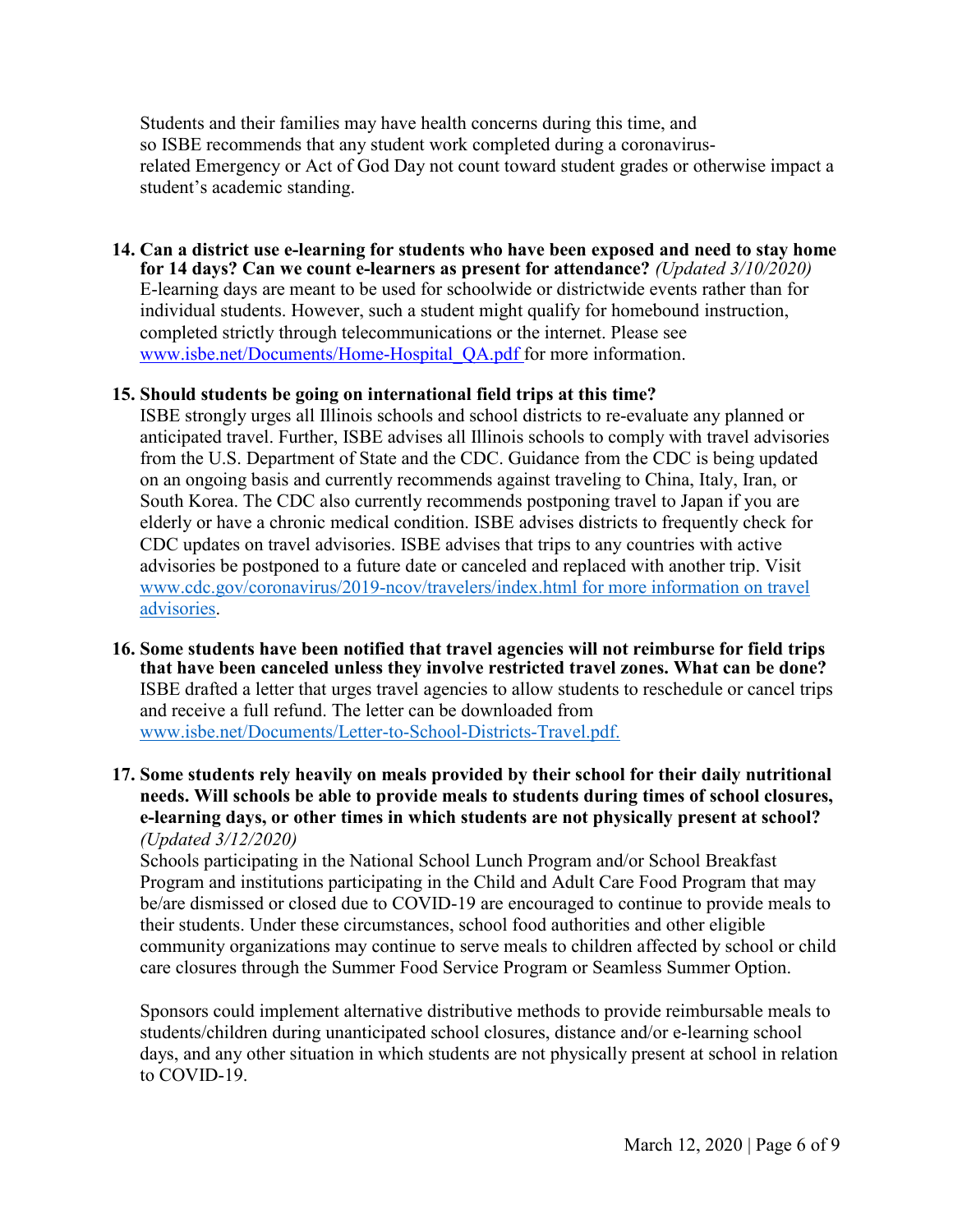ISBE has received a waiver from the U.S. Department of Agriculture to waive the congregate feeding requirement, which will provide flexibility to school food authorities and community organizations to distribute meals in affected communities. School food authorities are encouraged to apply in advance of a COVID-19 school dismissal. To apply, schools complete a simple form, the [Unanticipated School Closure Non-Congregate Meal Form,](https://www.isbe.net/Documents/ISBE-66-98.pdf) and submit to ISBE at  $\frac{cnp}{Q}$  is bend their. This form allows the SFA to detail their locally developed plans to ensure program meal content, counts, and food safety are in compliance.

ISBE has prepared a [Child Nutrition Program Meal Service During COVID-19 Outbreak](https://www.isbe.net/Documents/ISBE-COVID19-QAs.pdf)  [Q&A document.](https://www.isbe.net/Documents/ISBE-COVID19-QAs.pdf)

## **18. Can a board of education hold a school board meeting virtually (i.e. via online technology) or by phone in an effort to avoid large congregate gatherings in the community?**

ISBE is currently working with IDPH and the Illinois Attorney General's office/Public Access Counselor to address issues concerning the openness requirement of the Open Meetings Act, concerns about quorum of members of a public body who must be physically present, and other issues connected to publicly convening board meetings. As it presently stands, per the Open Meetings Act, a quorum of members of a public body must be physically present at the location of an open meeting. ISBE will update this guidance when additional information becomes available.

For additional information and assistance, districts may consider contacting the Public Access Counselor at the Office of the Illinois Attorney General at [PublicAccess@atg.state.il.us](mailto:PublicAccess@atg.state.il.us) or 1-877-299-3642.

#### **19. Have there been noted instances of bullying related to COVID-19? What can schools and educators do to ensure that bullying related to COVID-19 does not occur?** *(Updated 3/10/2020)*

ISBE has learned of rumors of unlawful bullying and harassment due to race in connection with COVID-19. It is of critical importance to stress to staff, students, parents, and community members that COVID-19 infections are not limited to certain geographical locations, nationalities, races, or cultures. Schools must take a firm stance to discourage and prohibit discriminatory practices and viewpoints in Illinois schools. Any instances of bullying related to COVID-19 must be addressed through the district's required bullying policy. For more information, please see the statement issued by the U.S. Department of Education's Office for Civil Rights on this subject at

[content.govdelivery.com/accounts/USED/bulletins/27f5130.](https://content.govdelivery.com/accounts/USED/bulletins/27f5130)

## **20. What if schools closed for an extended period of time and are unable to complete teacher evaluations and remediation plans or are otherwise unable to give timely notice for honorable dismissals?** *(Updated 3/10/2020)*

School administrators should continue to take all steps to meet statutory obligations relating to educator evaluations and retention. ISBE is reviewing concerns relating to evaluation timelines and teacher retention, and will consult with the Governor's Office, the General Assembly, and stakeholders in addressing these concerns.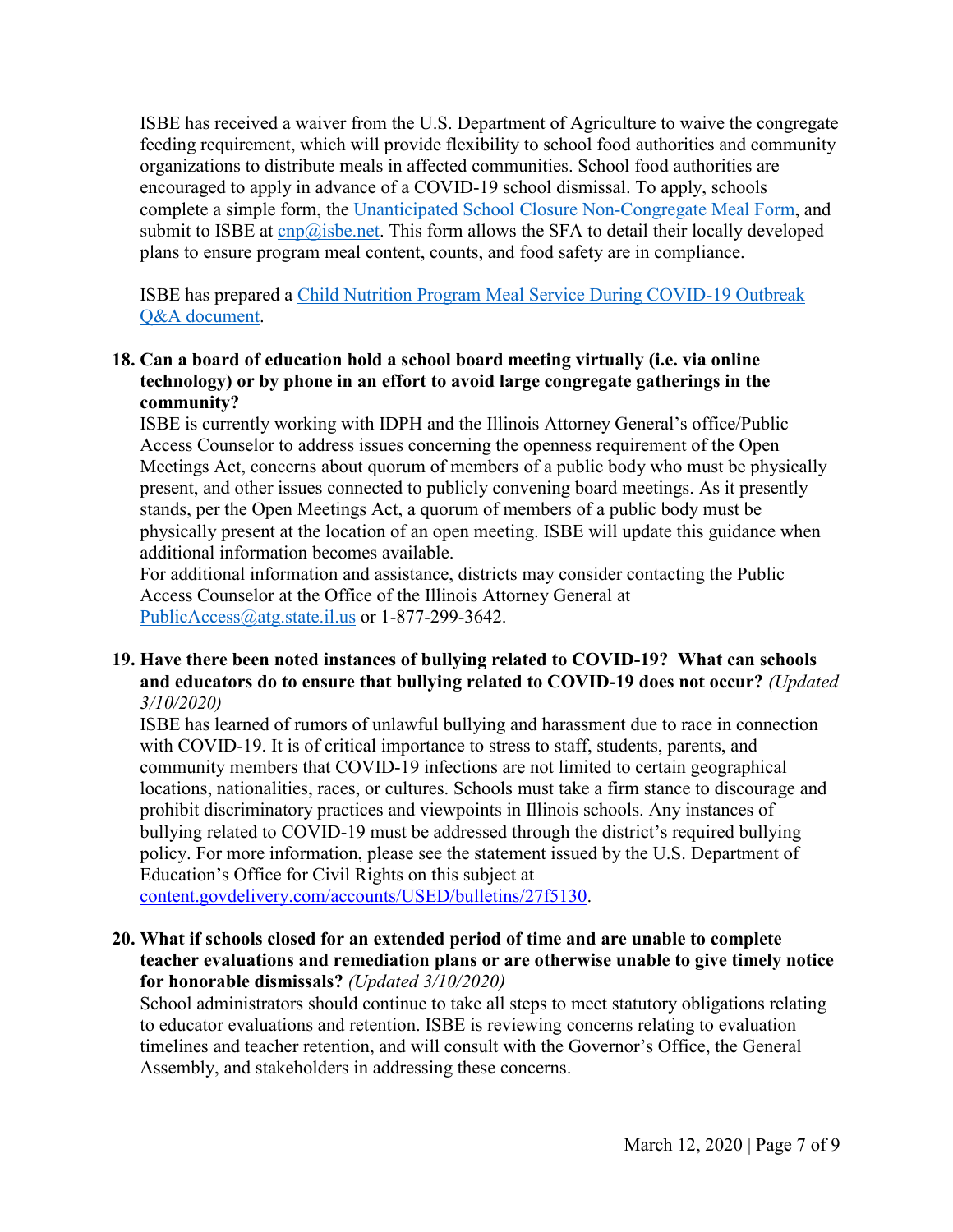#### **21. Is there guidance regarding continuing with school sporting events, graduation ceremonies, and other large public gatherings?** *(Updated 3/12/2020)*

IDPH has advised that gatherings and events where large numbers of people will be present, such as pep rallies, concerts, and other optional convocations, should be paused until further notice. See question 24 for current guidance on the term "large gatherings."

The Illinois High School Association (IHSA) has announced that it will limit attendance at all its events, including the remaining games in the 2020 IHSA Boys Basketball State Series. IHSA plans to limit each school to 60 spectators for the remaining games this season.

IHSA governs participation in athletics for more than 800 member high schools in Illinois and administers state tournaments in all sanctioned activities and sports. ISBE understands that the IHSA is monitoring the recommendations of its Sports Medicine Advisory Committee, IDPH, and the CDC regarding protections against the spread of the coronavirus. IHSA recommends individual personal precautions advocated by IDPH and the CDC, such as frequent handwashing and staying home when sick.

ISBE strongly recommends that districts review all nonessential school-related travel. Districts should make local determinations on proceeding with travel in consultation with IDPH/local health department.

ISBE understands that a school closing does not automatically preclude students from practicing for or competing in IHSA-sanctioned sports and activities. Direction for students from specific schools or districts to not participate would come from the local school district, in consultation with IDPH/local health department.

## **22. What information may school personnel share regarding student transmission of COVID-19?** *(Updated 3/10/2020)*

Schools should work with the local health department and other relevant leadership to communicate possible COVID-19 exposure in conformity with legal the requirements of student data privacy laws and regulations (*e.g*., Family Education Rights and Privacy Act (34 C.F.R. 99.30)(FERPA), Illinois School Student Records Act (105 ILCS 10)(ISSRA), and Student Online Personal Protection Act (105 ILCS 85/1 et seq.)(SOPPA). FERPA and ISSRA permit schools to disclose school student records of affected students in COVID-19 matters, without consent, with appropriate parties in connection with an emergency, if knowledge of this information is necessary to protect the health or safety of the student or other individuals. 34 C.F.R. 99.31-99.32 and 99.36. Upon such disclosure, the school must record in the student's education records the articulable and significant threat that formed the basis for the disclosure and the parties to whom information was disclosed. 34 CFR  $\S$  99.32(a)(5).

## **23. Are IEP meetings going to be delayed or cancelled?** *(Updated 3/10/2020)*

Scheduling of IEP meetings is a local determination. ISBE continues to expect that all districts will comply with requirements to timely convene IEP meetings for students. Schools may wish to avail themselves of the opportunity to ensure parent participation at meetings via